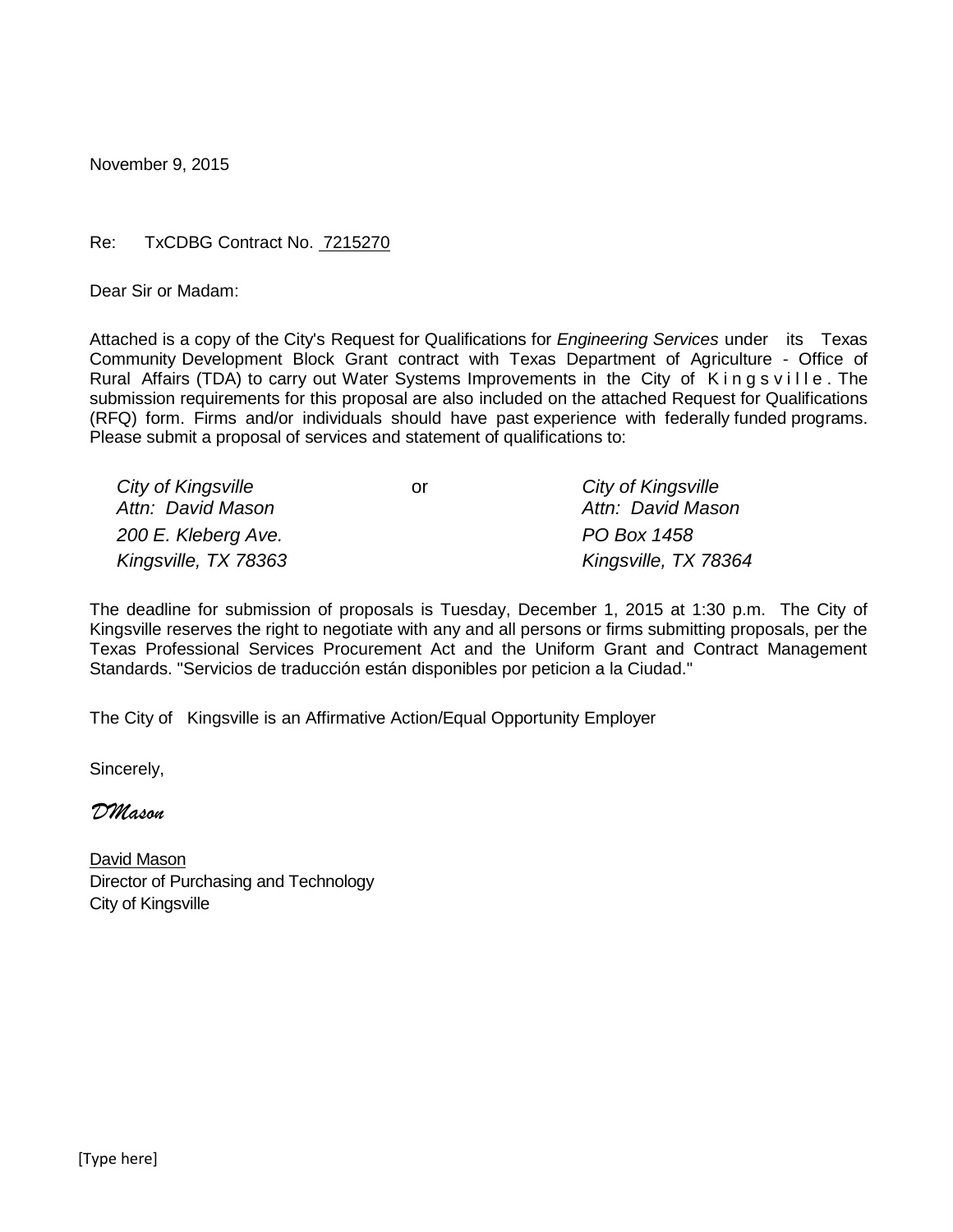## **RFQ 16-03 Request for Qualifications for Engineering Services**

The City of Kingsville is seeking to enter into an engineering services contract with a state-registered Engineering Firm (individual/firm). The following outlines this request for qualifications.

- I. Scope of Work The engineering contract will encompass all project-related engineering services to the City of Kingsville , including but not limited to the following:
	- Preliminary and final design plans and specifications;
	- Preparation of the bid packet;
	- Conduct all field testing and inspections (interim and final); and
	- Other special services.

Please specify actual tasks to be performed under each of these categories. A copy of the project description for these Water System Improvements is attached.

- II. Statement of Qualifications The City of Kingsville is seeking to contract with a competent engineering firm, registered to practice in the State of Texas that has had experience in the following areas:
	- Municipal construction including but not limited to waterworks, projects;
	- Registered and in good standing as a professional engineer per the Texas Engineering Practice Act
	- Federally-funded construction projects; and
	- Projects located in this general region of the state

As such, please provide within your proposal a list of past local government clients, as well as resumes of all engineers that will or may be assigned to this project if you receive the engineering services contract award.

Also, please provide a copy of your current certificate of insurance for professional liability.

III. Evaluation Criteria - The proposals received will be evaluated and ranked according to the following criteria:

|                         |       | Maximum |
|-------------------------|-------|---------|
| Criteria                |       | Points  |
| Experience              |       | 60      |
| <b>Work Performance</b> |       | 25      |
| Capacity to Perform     |       | 15      |
|                         | Total | 100     |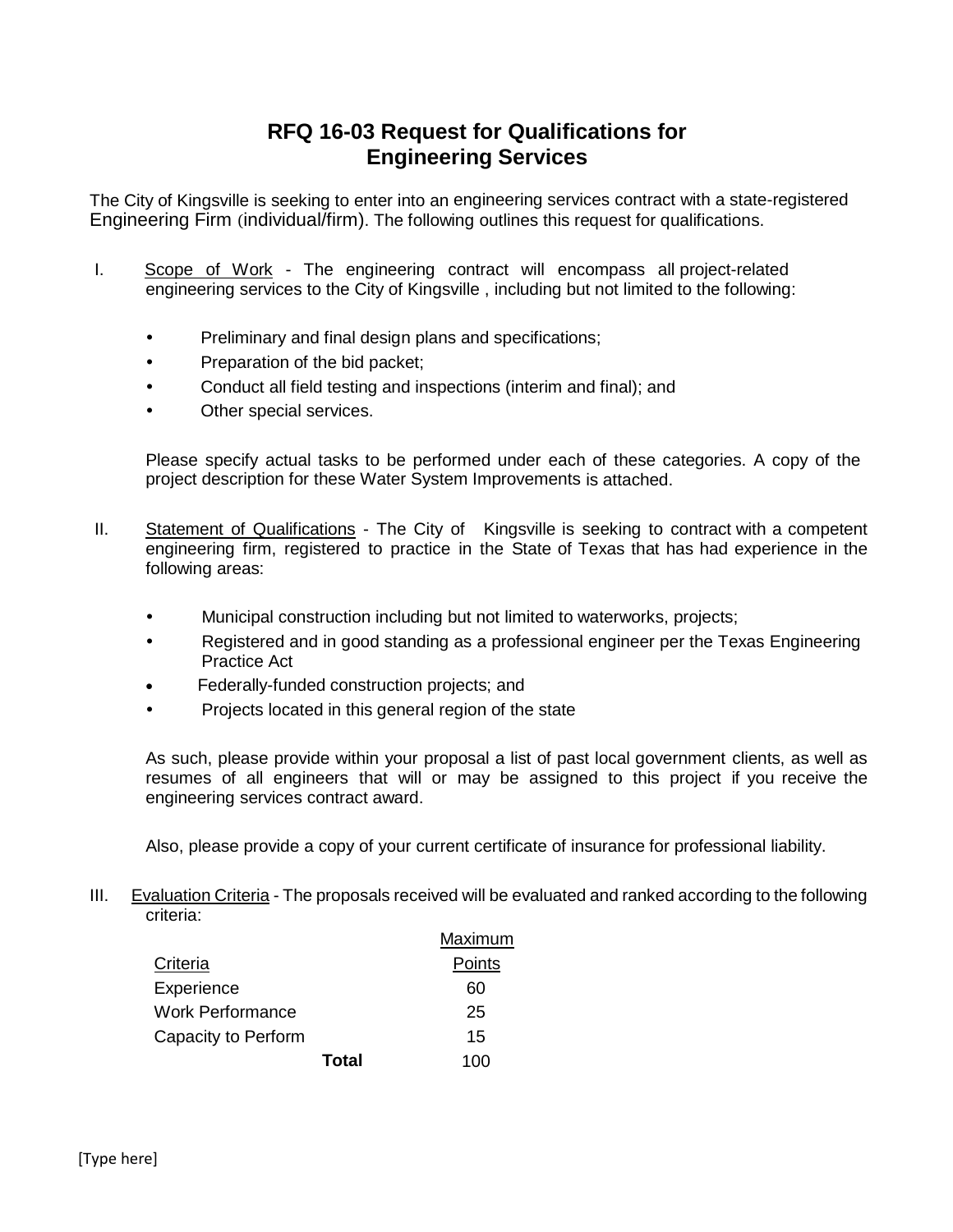- IV. For this RFQ, Respondent's qualifications will be evaluated and the most qualified Respondent will be selected, subject to negotiation of fair and reasonable compensation.
	- Upon the award of this contract, profit (either %/actual cost) must be identified and negotiated as a separate element of the price for any contract with estimated value of \$50,000 or more. To comply, the bidder must disclose and certify in its proposal the percentage of profit being used.
- V. Deadline for Submission -Sealed proposals received will be received no later than *1:30 p.m. Tuesday, December 2, 2015* at the following address:

| City of Kingsville   | or | City of Kingsville   |
|----------------------|----|----------------------|
| Attn: David Mason    |    | Attn: David Mason    |
| 200 E. Kleberg Ave.  |    | PO Box 1458          |
| Kingsville, TX 78363 |    | Kingsville, TX 78364 |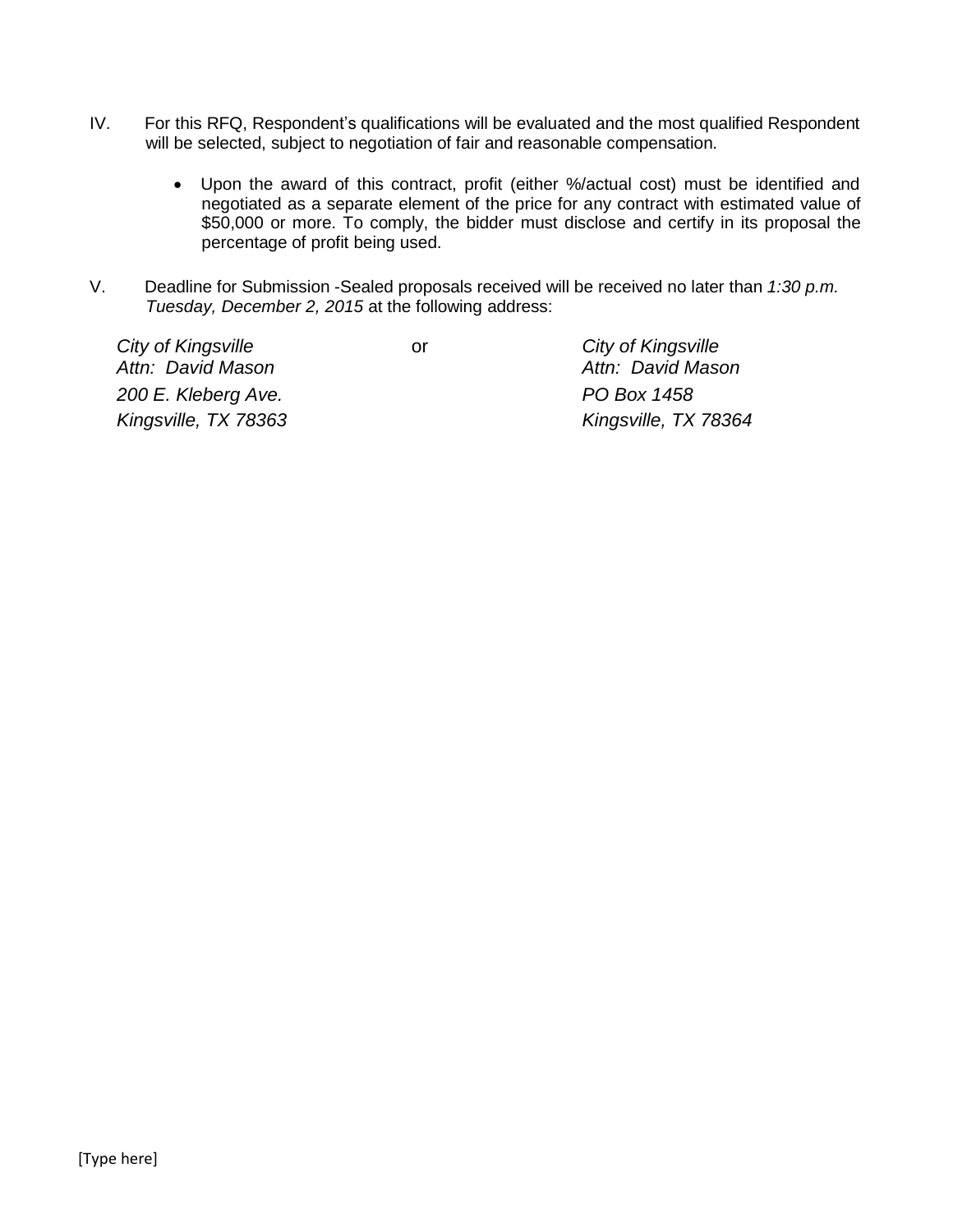**DISCLAIMER: This document was developed by TDA's Office of Rural Affairs and does not include all applicable provisions. This document has important legal consequences. Please consult with your legal counsel with respect to its completion or modification to insure that it is in compliance with any appropriate local, state and federal laws applicable.**

# **Contract**

#### **ENGINEERING SERVICES**

### **PART I AGREEMENT**

|         | THIS AGREEMENT, entered into this |                               |  | day of                                          |  |  |  | by and between the |  |
|---------|-----------------------------------|-------------------------------|--|-------------------------------------------------|--|--|--|--------------------|--|
| CITY OF |                                   |                               |  | hereinafter called the "City", acting herein by |  |  |  |                    |  |
|         | "Firm," acting herein by          | hereunto duly authorized, and |  |                                                 |  |  |  | hereinafter called |  |
|         |                                   |                               |  |                                                 |  |  |  |                    |  |

#### WITNESSETH THAT:

|  | WHEREAS, the City of |                                 | desires to [implement/construct/etc.] the following: |        |  |  |  |  |  |                                                                                                             |  |                   |
|--|----------------------|---------------------------------|------------------------------------------------------|--------|--|--|--|--|--|-------------------------------------------------------------------------------------------------------------|--|-------------------|
|  |                      |                                 |                                                      |        |  |  |  |  |  | <i>describe project</i> under the general direction of the Texas Community                                  |  |                   |
|  |                      |                                 |                                                      |        |  |  |  |  |  | Development Block Grant (hereinafter called "TxCDBG") Program of the Texas Department of Agriculture (TDA); |  |                   |
|  |                      | and Whereas the City desires to |                                                      | engage |  |  |  |  |  |                                                                                                             |  | to render certain |
|  |                      |                                 |                                                      |        |  |  |  |  |  | engineering services in connection with the TxCDBG Project, Contract Number                                 |  |                   |

NOW THEREFORE, the parties do mutually agree as follows:

.

1. Definitions:

Throughout this document:

- a. "Agreement" refers to this contract between the City and the Firm to assist with the [administration, construction, surveying, and/or engineering] of all or any portion of a community development block grant from the Texas Department of Agriculture.
- b. "Firm" refers to the professional services provider engaged to assist the City with the [administration, construction, surveying, and/or engineering] of all or a portion of a community development block grant from the Texas Department of Agriculture.
- c. "Parties" refer to the Firm and the City.
- 2. Scope of Services

The Firm will perform the services set out in Part II, Scope of Services.

2. Time of Performance - The services of the Firm shall commence on . In

.

any event, all of the services required and performed hereunder shall be completed no later than

[Type here]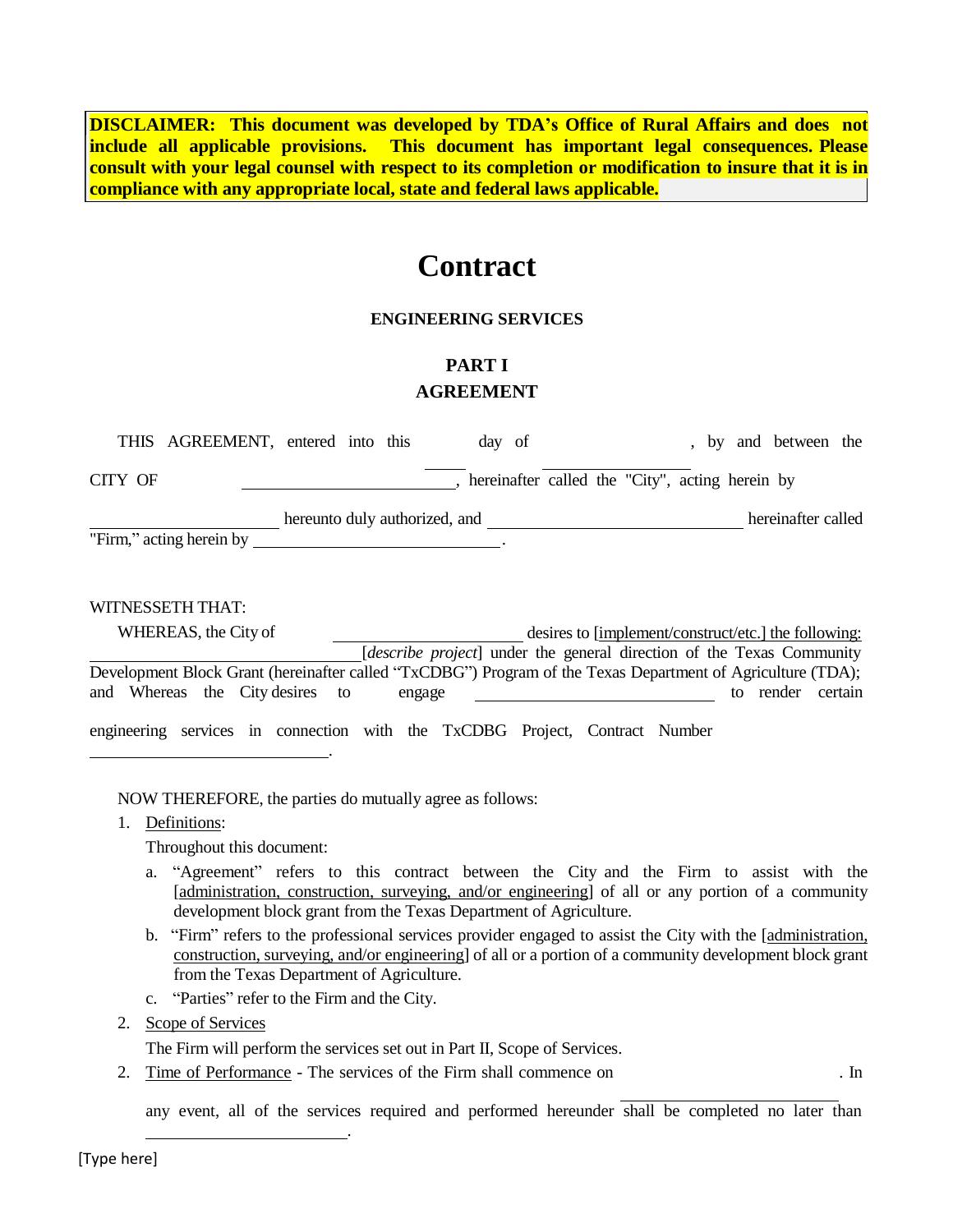- 4. Local Program Liaison For purposes of this Agreement, the [*e.g. City Manager* ] or equivalent authorized person will serve as the Local Program Liaison and primary point of contact for the Firm. All required progress reports and communication regarding the project shall be directed to this liaison and other local personnel as appropriate.
- 5. Access to Information The Comptroller General of the United States, the City , the Texas Department of Agriculture, and the Texas State Auditor's Office, the U.S. Department of Housing and Urban Development (HUD), or any successor agency or representative, shall have access to any books, documents, papers and records relating to the Firm's agreement with the City or the administration, construction, engineering or implementation of the TxCDBG award between TDA and City .
- 6. Compensation and Method of Payment The maximum amount of compensation and reimbursement to be paid hereunder shall not exceed \$ . Payment to the Firm shall be based on satisfactory

completion of identified milestones in Part III - Payment Schedule of this Agreement.

- 7. Indemnification The Firm shall comply with the requirements of all applicable laws, rules and regulations, and shall exonerate, indemnify, and hold harmless the City and its agency members from and against any and all claims, costs, suits, and damages, including attorney's fees, arising out of the Firm's performance or nonperformance of the activities, services or subject matter called for in this Agreement, and shall assume full responsibility for payments of Federal, State and local taxes on contributions imposed or required under the Social Security, worker's compensation and income tax laws.
- 8. Miscellaneous Provisions
	- a. This Agreement shall be construed under and accord with the laws of the State of Texas, and all obligations of the parties created hereunder are performable in City, Texas.
	- b. This Agreement shall be binding upon and inure to the benefit of the parties hereto and their respective heirs, executors, administrators, legal representatives, successors and assigns where permitted by this Agreement.
	- c. In any case one or more of the provisions contained in this Agreement shall for any reason be held to be invalid, illegal or unenforceable in any respect, such invalidity, illegality, or unenforceability shall not affect any other provision thereof and this Agreement shall be construed as if such invalid, illegal, or unenforceable provision had never been contained herein.
	- d. If any action at law or in equity is necessary to enforce or interpret the terms of this Agreement, the prevailing party shall be entitled to reasonable attorney's fees, costs, and necessary disbursements in addition to any other relief to which such party may be entitled.
	- e. This Agreement may be amended by mutual agreement of the parties hereto and a writing to be attached to an incorporated into this Agreement.
- 9. Extent of Agreement

This Agreement, which includes Parts I-V, [*and if applicable,* including the following exhibits/attachments:] represents the entire and integrated agreement between the City and the Firm and supersedes all prior negotiations, representations or agreements, either written or oral. This Agreement may be amended only by written instrument signed by authorized representatives of both City and the Firm.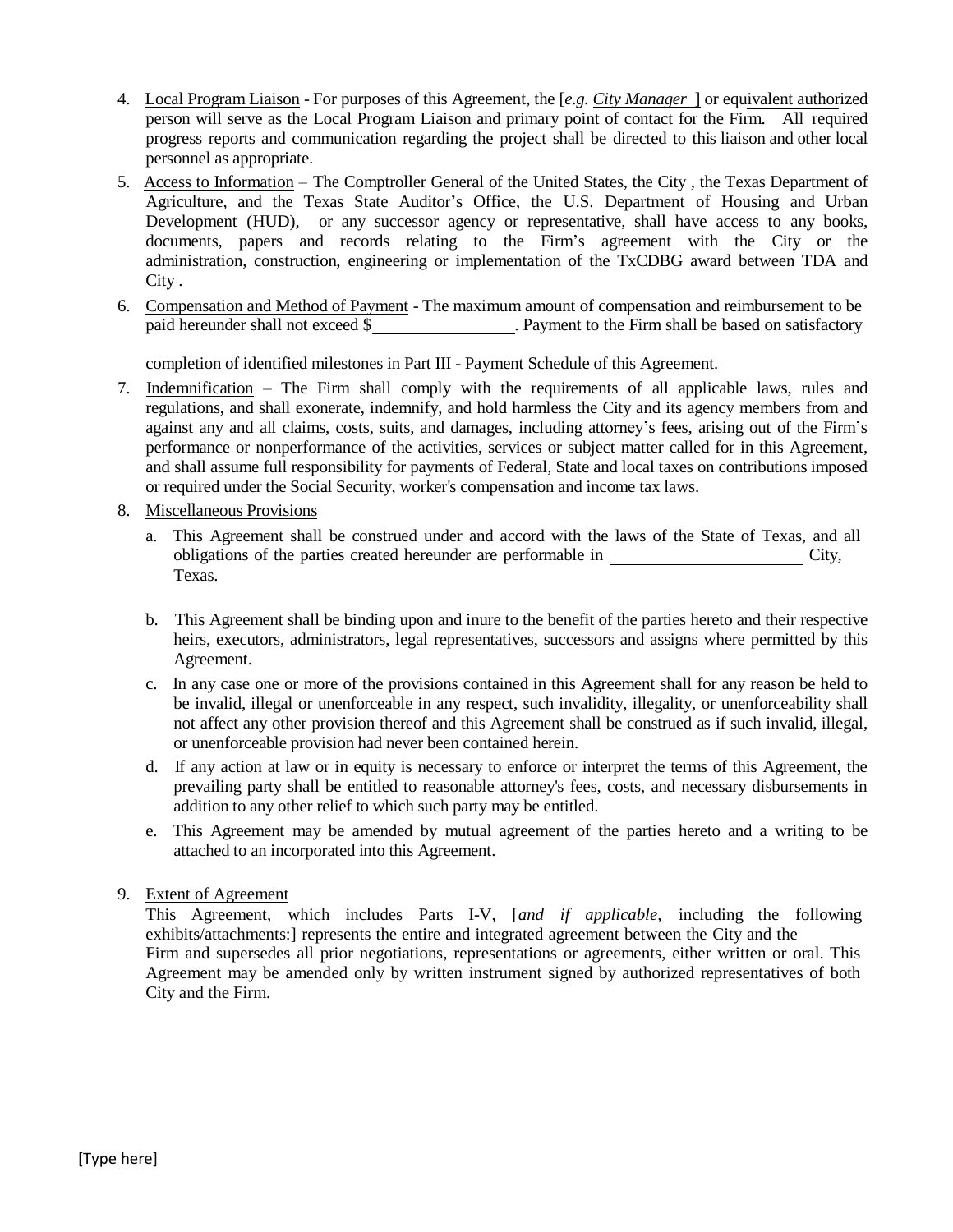IN WITNESSETH WHEREOF, the parties have executed this Agreement by causing the same to be signed on the day and year first above written.

BY:

(Local City Official)

 $\overline{\phantom{a}}$ 

(Printed Name)

(Title)

BY:

(Firm/Contractor's Authorized Representative)

(Printed Name)

(Title)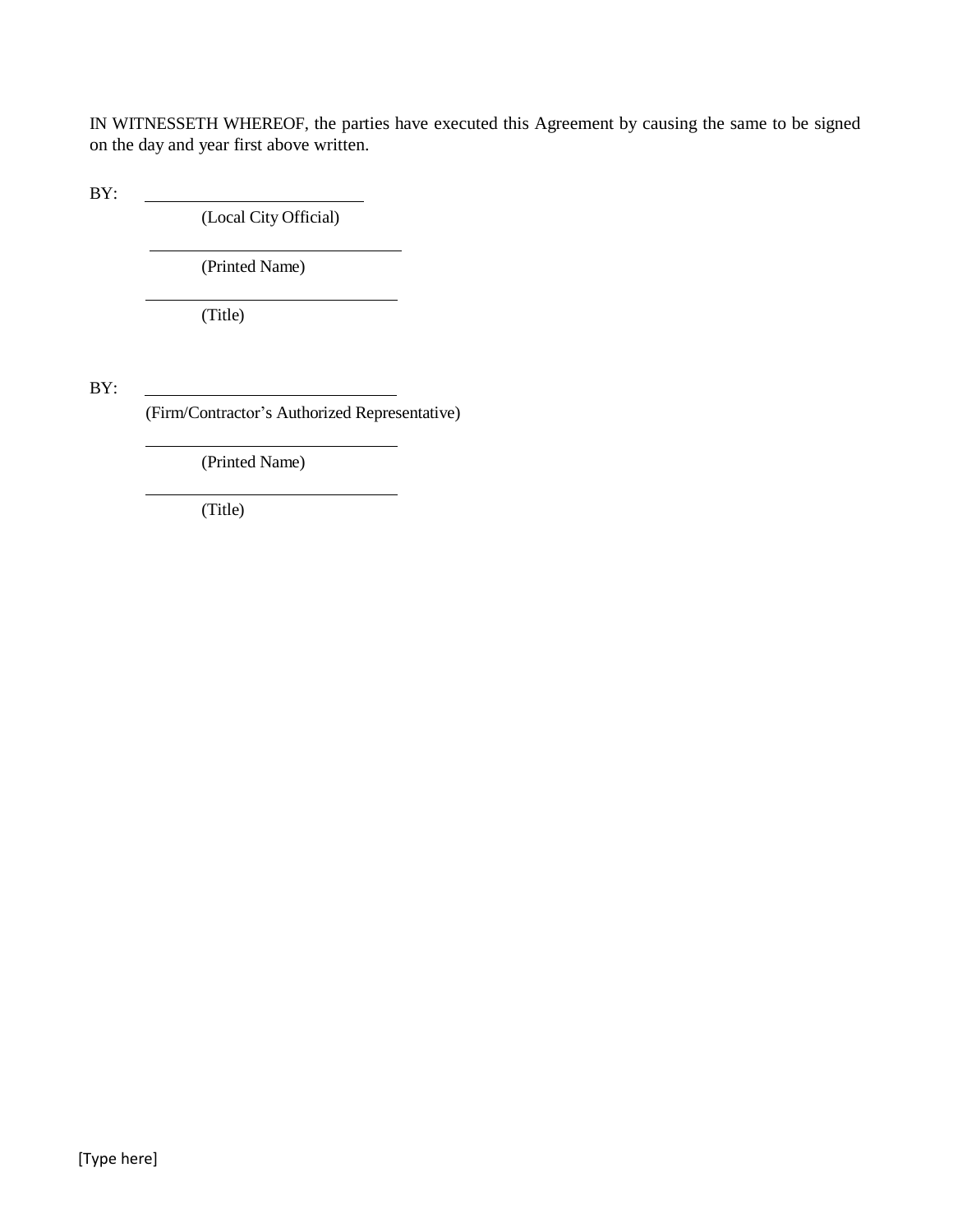#### **PART II**

#### **SCOPE OF SERVICES**

The Firm shall render the following professional services necessary for the development of the project, as applicable:

#### SCOPE OF SERVICES

- 1. Attend preliminary conferences with the City regarding the requirements of the project.
- 2. Determine necessity for acquisition of any additional real property/easements/right-of-ways (ROWs) for the TxCDBG project and, if applicable, furnish to the City:

a. Name and address of property owners;

b. Legal description of parcels to be acquired; and

- c. Map showing entire tract with designation of part to be acquired.
- 3. Make any necessary surveys of existing rights-of-way, topography, utilities, or other field data required for proper design of the project. Provide consultation and advice as to the necessity of the City providing or obtaining other services such as auger borings, core borings, soil tests, or other subsurface explorations; laboratory testing and inspecting of samples or materials; other special consultations. The Firm will review any tests required and act as the City's representative in connection with any such services.
- 4. Prepare railroad/highway permits.
- 5. Prepare a preliminary engineering/architectural study and report on the project in sufficient detail to indicate clearly the problems involved and the alternate solutions available to the City, to include preliminary layouts, sketches and cost estimates for the project, and to set forth clearly the Firm's recommendations; to be completed within days of execution of this Agreement.
- 6. Furnish the City copies of the preliminary report, if applicable (additional copies will be furnished to the City at direct cost of reproduction).
- 7. Furnish the City a written monthly status report at least seven (7) days prior to the regularly scheduled council/commissioner's court meeting until the project is closed by TDA. The format for this report is attached to this Agreement as Exhibit 1.
- 8. Submit detailed drawings and plans/specifications to appropriate regulatory agency(ies) and obtain clearance.
- 9. Prepare bid packet/contract documents/advertisement for bids. At the time the bid packet is completed, the Firm shall also furnish to the City an updated written Estimate of Probable Costs for the Project.
- 10. Make 10-day call to confirm prevailing wage decision.
- 11. Incorporate any and all wage rate modifications or supersedes via bid addendum (if applicable).
- 12. Conduct bid opening and prepare minutes.
- 13. Tabulate, analyze, and review bids for completeness and accuracy.
- 14. Accomplish construction contractor's eligibility verification throu[gh www.SAM.gov.](http://www.sam.gov/)
- 15. Conduct pre-construction conference and prepare copy of report/minutes.
- 16. Issue Notice to Proceed to construction contractor.
- 17. Provide in all proposed construction contracts deductive alternatives where feasible, so that should the lowest responsive base bid for construction exceed the funds available, deductive alternatives can be taken to reduce the bid price.
- 18. Design for access by persons with disabilities for those facilities to be used by the public in accordance with Public Law 504.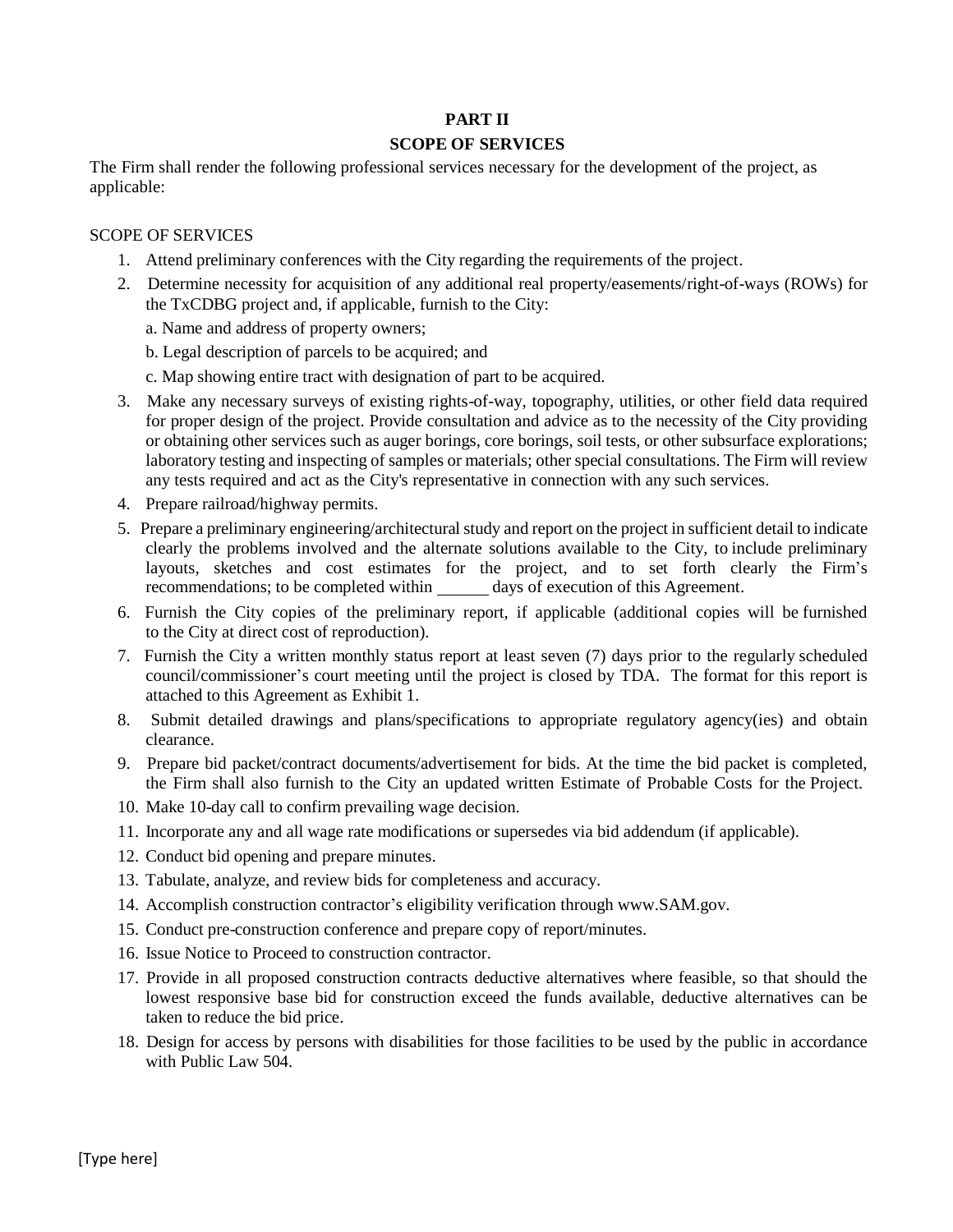- 19. Use TDA-approved forms for instructions to bidders, general conditions, contract, bid bond, performance bond, and payment bond.
- 20. Make periodic visits, no less than every 30 days during the construction period, to the site to observe the progress and quality of the work, and to determine, in general, if the work is proceeding in accordance with the Agreement.
- 21. Consult with and advise the City during construction; issue to contractors all instructions requested by the City; and prepare routine change orders if required, at no charge for engineering services to the City when the change order is required to correct errors or omissions by the Firm; provide price analysis for change orders; process change orders approved by City and the Firm and submit to TDA for approval prior to execution with the construction contractor.
- 22. Review shop and working drawings furnished by contractors for compliance with design concept and with information given in contract documents (contractors will be responsible for dimensions to be confirmed and correlated at job site).
- 23. Resolve all payment requests within 14 days of receipt of signed pay request from the construction contractor.
- 24. Based on the Firm's on-site observations and review of the contractor's applications for payment, determine the amount owed to the contractor in such amounts; such approvals of payment to constitute a representation to the City, based on such observations and review, that the work has progressed to the point indicated and that the quality of work is in accordance with the plans, specifications and contract documents.
- 25. Recommend that a 10% retainage is withheld from all payments on construction contracts until final acceptance by the City and approval by TDA, unless State or local law provides otherwise.
- 26. Prepare Certificate of Construction Completion and Clean Lien Certificate. A Clean Lien Certificate may be prepared for each of the Prime Contractor(s) and each of the subcontractor(s).
- 27. Conduct interim/final inspections.
- 28. Revise contract drawings to show the work as actually constructed, and furnish the City with a set of "record drawings" plans.
- 29. The Firm will provide a copy of the final project record drawing(s) engineering schematic(s), as constructed using funds under this contract. These maps shall be provided in digital format containing the source map data (original vector data) and the graphic data in files on machine readable media, such as compact disc (CD), which are compatible with computer systems owned or readily available to the owner. The digital copy provided shall not include a digital representation of the engineer's seal but the accompanying documentation from the Firm shall include a signed statement of when the map was authorized, that the digital map is a true representation of the original sealed document, and that a printed version with the seal has been provided to the City. In addition, complete documentation as to the content and layout of the data files and the name of the software package(s) used to generate the data and maps shall be provided to the owner in written form.

#### SUBCONTRACTS

- 1. No work under this Agreement shall be subcontracted by the Firm without prior approval, in writing, from the City.
- 2. The Firm shall, prior to proceeding with the work, notify the City in writing of the name of any subcontractors proposed for the work, including the extent and character of the work to be done by each.
- 3. If any time during progress of the work, the City determines that any subcontractor is incompetent or undesirable, the City will notify the Firm who shall take reasonable and immediate steps to satisfactorily cure the problem, substitute performance, or cancel such subcontract. Subletting by subcontractors shall be subject to the same regulations. Nothing contained in this Agreement shall create any contractual relation between any subcontractor and the City.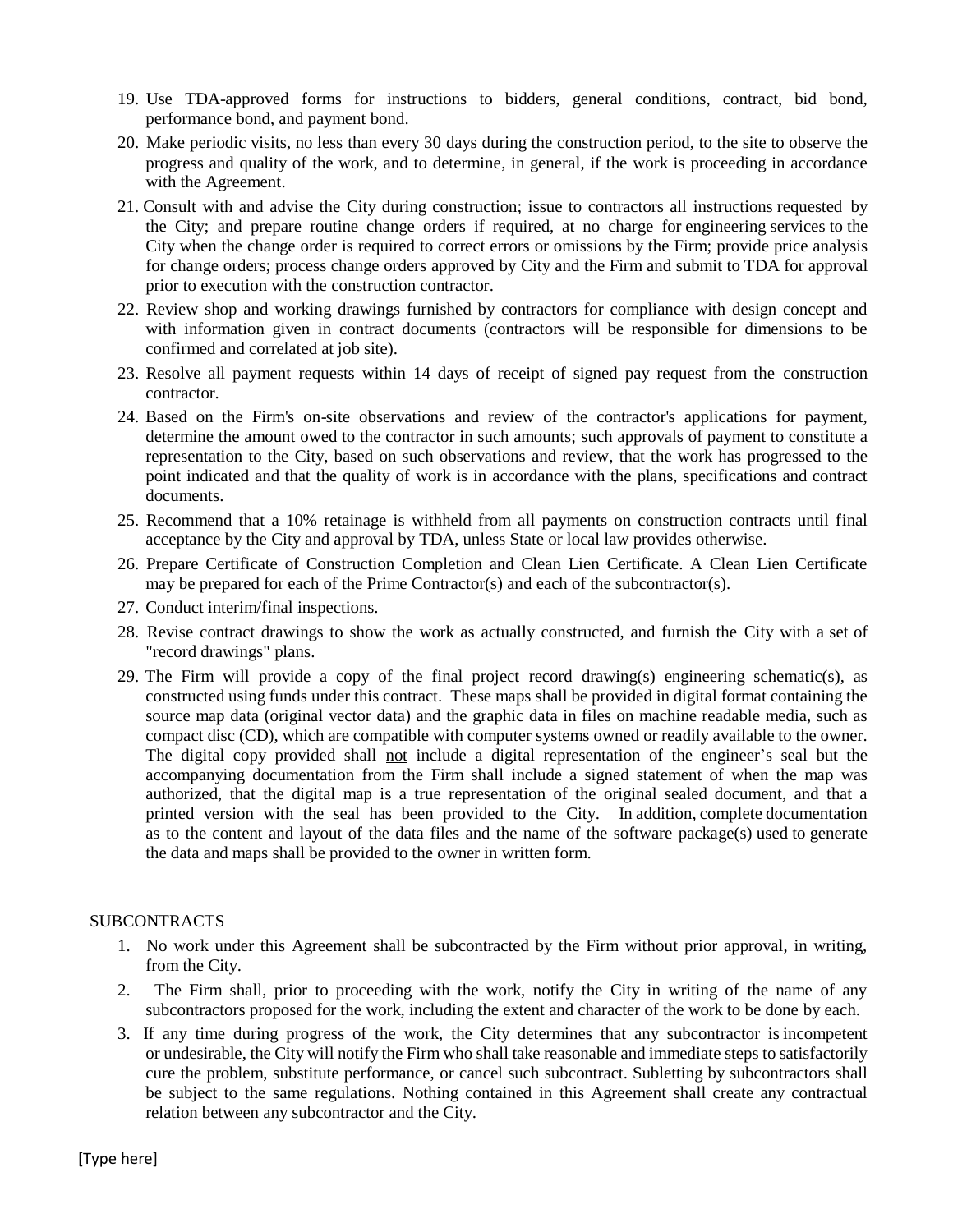- 4. The Firm will include in all contracts and subcontracts in excess of \$150,000 a provision which requires compliance with all applicable standards, orders or regulations issued pursuant to the Clean Air Act (42 U.S.C 7401-7671q) and the Federal Water Pollution Control Act, as amended (33 U.S.C. 1251-1387). The provisions shall require reporting of violations to TDA and to the Regional Office of the Environmental Protection Agency (EPA).
- 5. The Firm will include in all contracts and subcontracts in excess of \$150,000 provisions or conditions which will allow for administrative, contractual or legal remedies in instances where contractors violate or breach contract terms, and provide for such sanctions and penalties as may be appropriate.
- 6. The Firm will include in all contracts and subcontracts in excess of \$10,000 provisions addressing termination for cause and for convenience by the City including the manner by which it will be effected and the basis for settlement..
- 7. The Firm will include in all contracts and subcontracts provisions requiring compliance with the following, if applicable:

a. Prime construction contracts in excess of \$2,000, compliance with the Davis-Bacon Act, as amended (40 U.S.C.3141-3144, 3146-3148) as supplemented by Department of Labor regulations (29 CFR part 5);

b. Prime construction contracts in excess of \$2,000, compliance with the Copeland "Anti-Kickback" Act (40 U.S.C. 3145), as supplemented by Department of Labor regulations (29 CFR part 3)

c. Contracts greater than \$10,000, the inclusion of the Equal Opportunity clause provided under 41 CFR 60-1.4(b) (Executive Order 11246);

d. Section 3 of the Housing and Urban Development Act of 1969;

e. Contracts exceeding \$100,000, compliance with the Byrd Anti-Lobbying Amendment (31 U.S.C. 1352);

f. For contracts in excess of \$100,000 that involve the employment of mechanics or laborers, compliance with the Contract Work Hours and Safety Standards Act (40 U.S.C. 3701–3708), including work week requirements and safety conditions for workers, as supplemented by Department of Labor regulations (29 CFR Part 5); and

g. For procurement of recovered materials where the purchase price of the item exceeds \$10,000 or the value of the quantity acquired during the preceding fiscal year exceeded \$10,000, compliance with 2 CFR 200.322 and section 6002 of the Solid Waste Disposal Act, as amended by the Resource Conservation and Recovery Act, which requires procuring only items designated in guidelines of the EPA at 40 CFR part 247 that contain the highest percentage of recovered materials practicable.

- 8. The Firm will include in all negotiated contracts and subcontracts a provision which indicates that funds will not be awarded under this contract to any party which is debarred, suspended, or otherwise excluded from or ineligible for participation in federal assistance programs under Executive Order 12549 and 2 CFR Part 2424. A certification shall be provided and received from each proposed subcontractor under this contract and its principals.
- 9. The Firm will include in all negotiated contracts and subcontracts a provision to the effect that the City, TDA, the Texas Comptroller of Public Accounts, the Comptroller General of the United States, the U.S. Department of Housing and Urban Development (HUD), or any of their duly authorized representatives, shall have access to any books, documents, papers and records of the contractor which are directly pertinent to that specific contract, for the purpose of making audit, examination, excerpts, and transcriptions.
- 10. The Firm will include in all contracts and subcontracts a requirement that the contractor maintain all relevant project records for three (3) years after the City has made final payment to the contractor and all other pending matters are closed.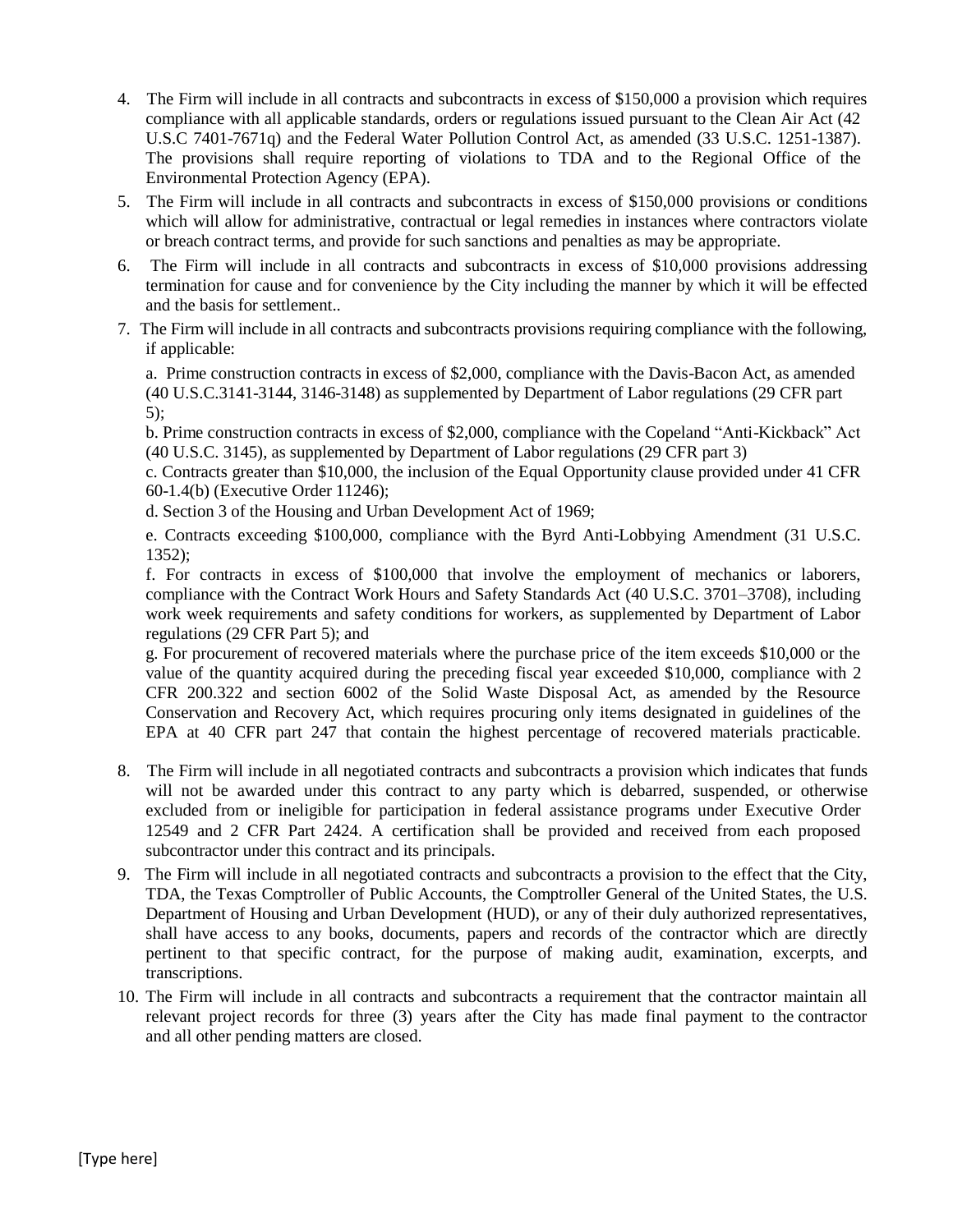#### STANDARD OF PERFORMANCE AND DEFICIENCIES

- 1. All services of the Firm and its independent professional associates, consultants and subcontractors will be performed in a professional, reasonable and prudent manner in accordance with generally accepted professional practice. The Firm represents that it has the required skills and capacity to perform work and services to be provided under this Agreement.
- 2. The Firm represents that services provided under this Agreement shall be performed within the limits prescribed by the City in a manner consistent with that level of care and skill ordinarily exercised by other professional consultants under similar circumstances.
- 3. Any deficiency in Firm's work and services performed under this contract shall be subject to the provisions of applicable state and federal law. Any deficiency discovered shall be corrected upon notice from City and at the Firm's expense if the deficiency is due to Firm's negligence. The City shall notify the Firm in writing of any such deficiency and provide an opportunity for mutual investigation and resolution of the problem prior to pursuit of any judicial remedy. In any case, this provision shall in no way limit the judicial remedies available to the City under applicable state or federal law.
- 4. The Firm agrees to and shall hold harmless the City, its officers, employees, and agents from all claims and liability of whatsoever kind or character due to or arising solely out of the negligent acts or omissions of the Firm, its officers, agents, employees, subcontractors, and others acting for or under the direction of the Firm doing the work herein contracted for or by or in consequence of any negligence in the performance of this Agreement, or by or on account of any omission in the performance of this Agreement.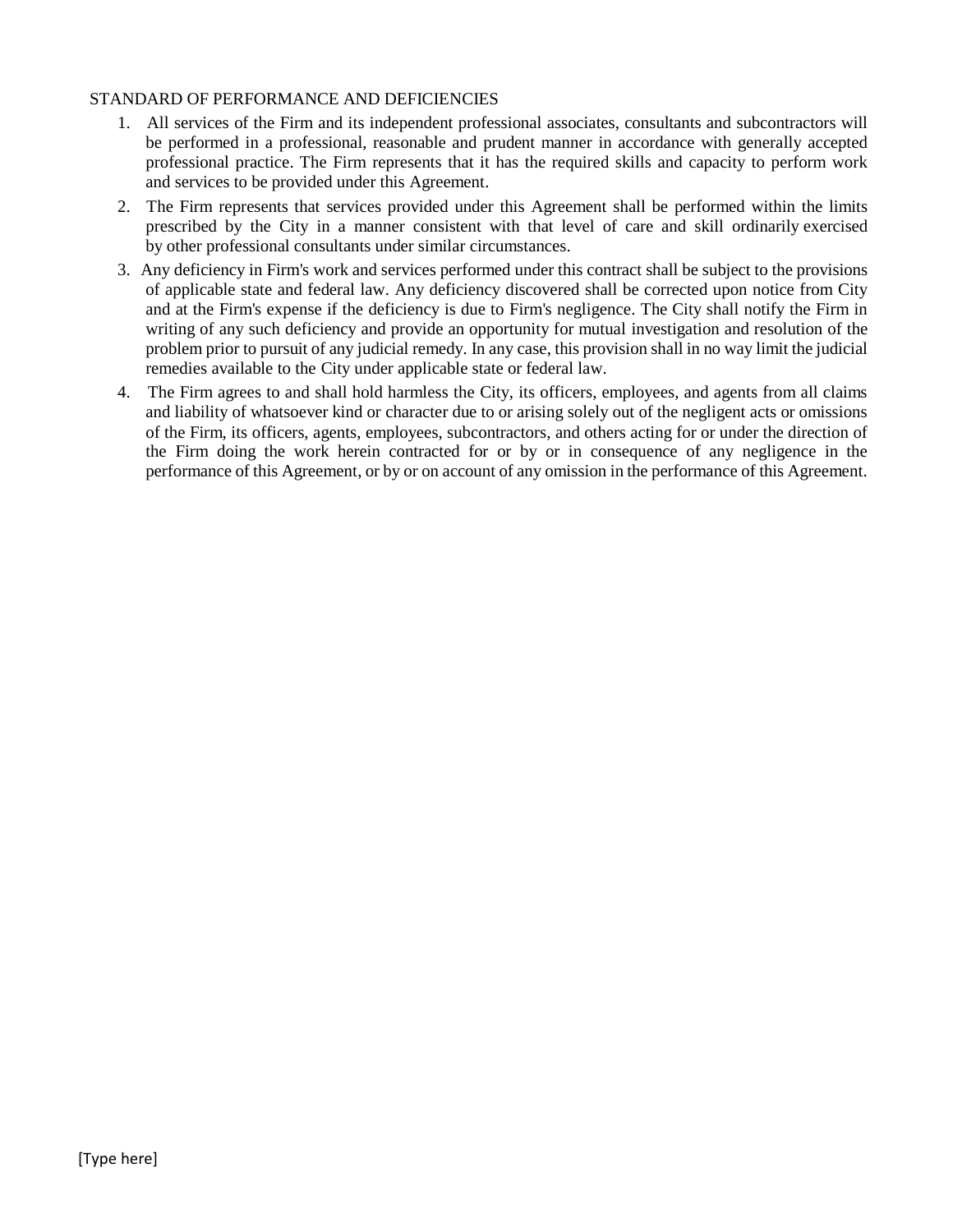#### **PART III – PAYMENT SCHEDULE**

City shall reimburse the Firm for professional services provided upon completion of the following project milestones per the following percentages of the maximum contract amount:

**% of** 

| <b>Milestone</b>                                                                                                                                                                                                                                                                                   | $\%$ of<br><b>Contract</b><br>Fee |
|----------------------------------------------------------------------------------------------------------------------------------------------------------------------------------------------------------------------------------------------------------------------------------------------------|-----------------------------------|
| Approval of Preliminary Engineering Plans and Specifications by<br>City.                                                                                                                                                                                                                           | 20%                               |
| Approval of Plans and Specifications by Regulatory Agency(ies).                                                                                                                                                                                                                                    | 30%                               |
| Completion of bid advertisement and contract award.                                                                                                                                                                                                                                                | 20%                               |
| Completion of construction staking.                                                                                                                                                                                                                                                                | 10%                               |
| Completion of Final Closeout Assessment and submittal of "As Builts" to<br>City.                                                                                                                                                                                                                   | 10%                               |
| Completion of final inspection and acceptance by the City.                                                                                                                                                                                                                                         | 10%                               |
| <b>Total</b>                                                                                                                                                                                                                                                                                       | 100%                              |
| NOTE: Percentages of payment listed here are general guidelines based on engineering<br>services typically provided. These are negotiable, and should serve only as a guide.<br>Payment schedule should be tied directly to the actual Scope of Work identified in Part<br>II - Scope of Services. |                                   |

#### SPECIAL SERVICES

Special Services shall be reimbursed under the following hourly rate schedule: (List all applicable services to include overhead charge).

| <b>Registered Surveyor</b>    |  |
|-------------------------------|--|
| Survey Crew (3 members)       |  |
| Project Engineer              |  |
| <b>Engineering Technician</b> |  |
| Project Representative        |  |
| Draftsman                     |  |

The fee for all other Special Services shall not exceed a total of and No/100 Dollars (\$ ). The payment for these Special Services shall be paid as a lump sum, per the following schedule:

- 1. The Firm shall be paid upon completion of surveying, necessary field data, and acquisition data, if applicable, the sum of  $\frac{1}{\sqrt{2\pi}}$  and No/100 Dollars (\$  $\qquad$ ).
- 2. The Firm shall be reimbursed the actual costs of necessary testing based on itemized billing statements from the independent testing laboratory, plus a <u>percent</u> (see September 2004) overhead charge. All fees for testing shall not exceed a total of  $\overline{\phantom{a}}$  and No/100 Dollars (\$  $\overline{\phantom{a}}$ ).
- 3. The payment requests shall be prepared by the Firm and be accompanied by such supporting data to substantiate the amounts requested.

[Type here]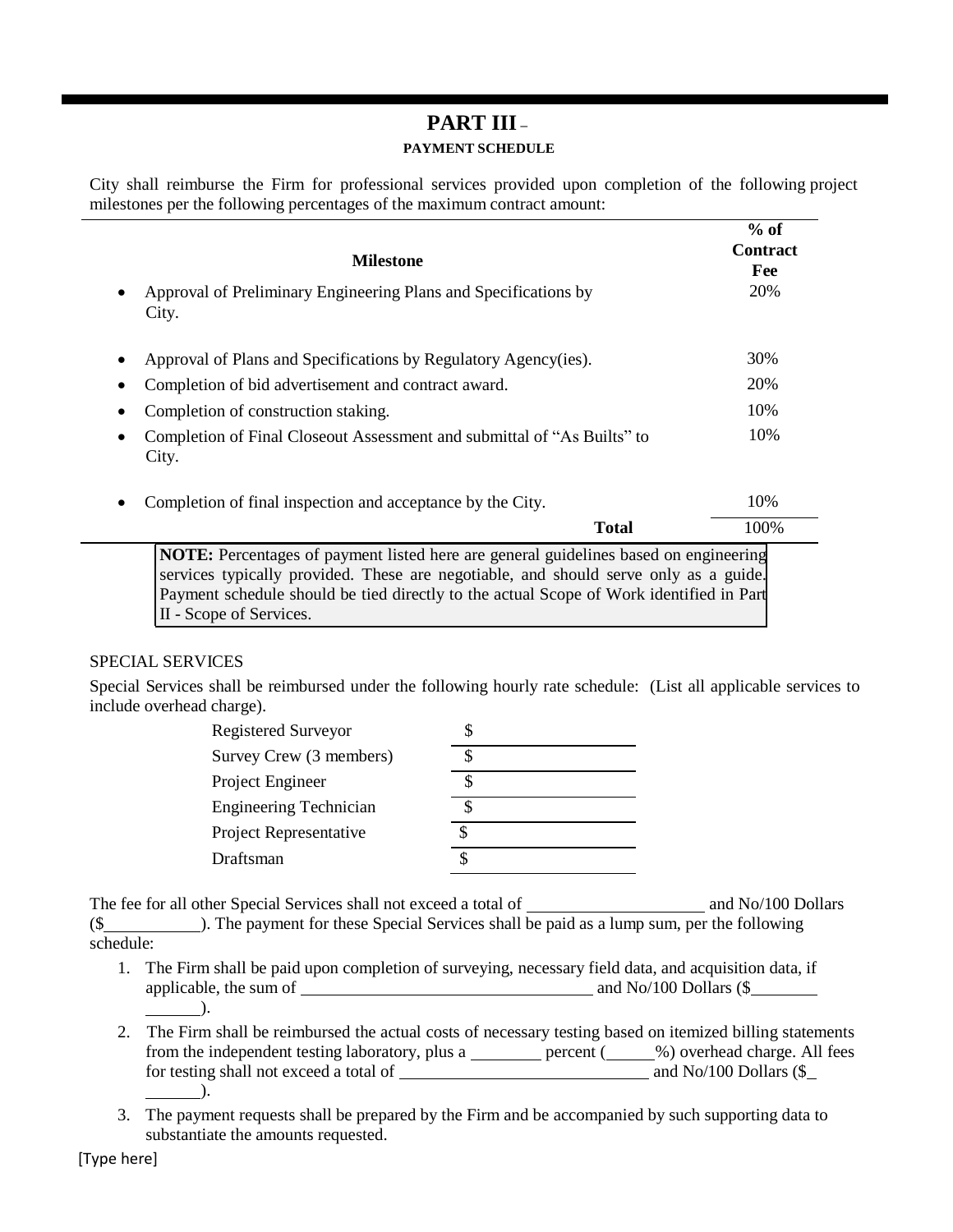4. Any work performed by the Firm prior to the execution of this Agreement is at the Firm's sole risk and expense.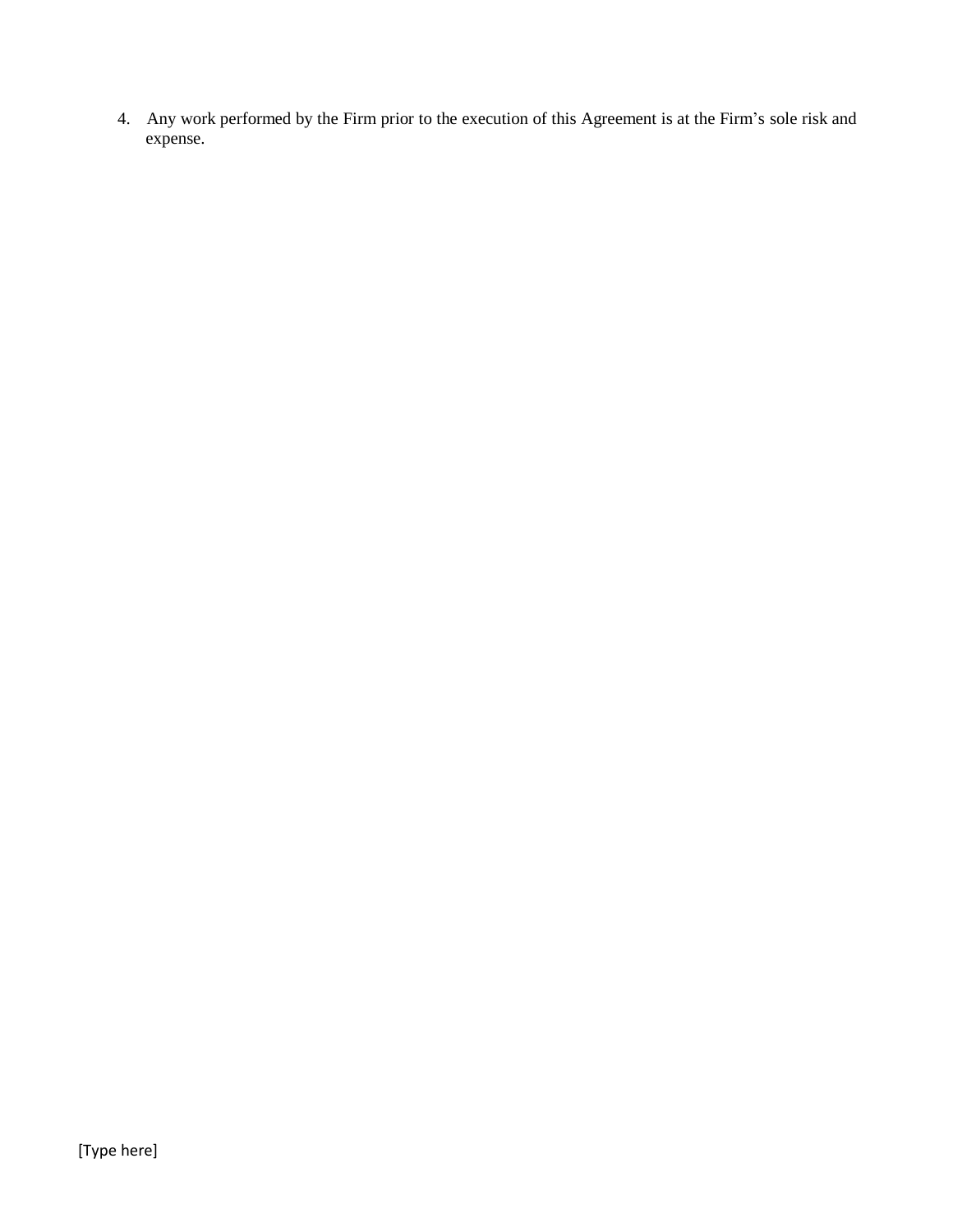#### **PART IV TERMS AND CONDITIONS**

1. Termination of Agreement for Cause. If the Firm fails to fulfill in a timely and proper manner its obligations under this Agreement, or if the Firm violates any of the covenants, conditions, agreements, or stipulations of this Agreement, the City shall have the right to terminate this Agreement by giving written notice to the Firm of such termination and specifying the effective date thereof, which shall be at least five days before the effective date of such termination. In the event of termination for cause, all finished or unfinished documents, data, studies, surveys, drawings, maps, models, photographs and reports prepared by the Firm pursuant to this Agreement shall, at the option of the City, be turned over to the City and become the property of the City. In the event of termination for cause, the Firm shall be entitled to receive reasonable compensation for any necessary services actually and satisfactorily performed prior to the date of termination.

Notwithstanding the above, the Firm shall not be relieved of liability to the City for damages sustained by the City by virtue of any breach of the Agreement by the Firm, and the City may set-off the damages it incurred as a result of the Firm's breach of the contract from any amounts it might otherwise owe the Firm.

- 2. Termination for Convenience of the City. The City may terminate this Agreement at any time by giving at least ten (10) days' notice in writing to the Firm. If this Agreement is terminated for convenience, the City will pay the Firm for actual services rendered up to the termination date, based on the charges for time, labor, expenses and other items specified in the Agreement.
- 3. Changes. The City may, from time to time, request changes in the services the Firm will perform under this Agreement. Such changes, including any increase or decrease in the amount of the Firm's compensation, must be agreed to by all parties and finalized through a signed, written amendment to this Agreement.
- 4. Resolution of Program Non-Compliance and Disallowed Costs. In the event of any dispute, claim, question, or disagreement arising from or relating to this Agreement, or the breach thereof, including determination of responsibility for any costs disallowed as a result of non-compliance with federal, state or TxCDBG program requirements, the parties hereto shall use their best efforts to settle the dispute, claim, question or disagreement. To this effect, the parties shall consult and negotiate with each other in good faith within 30 days of receipt of a written notice of the dispute or invitation to negotiate, and attempt to reach a just and equitable solution satisfactory to both parties. If the matter is not resolved by negotiation within 30 days of receipt of written notice or invitation to negotiate, the parties agree first to try in good faith to settle the matter by mediation administered by the American Arbitration Association under its Commercial Mediation Procedures before resorting to arbitration, litigation, or some other dispute resolution procedure. The parties may enter into a written amendment to this Amendment and choose a mediator that is not affiliated with the American Arbitration Association. The parties shall bear the costs of such mediation equally. [*This section may also provide for the qualifications of the mediator(s), the locale of meetings, time limits, or any other item of concern to the parties*.] If the matter is not resolved through such mediation within 60 days of the initiation of that procedure, either party may proceed to file suit.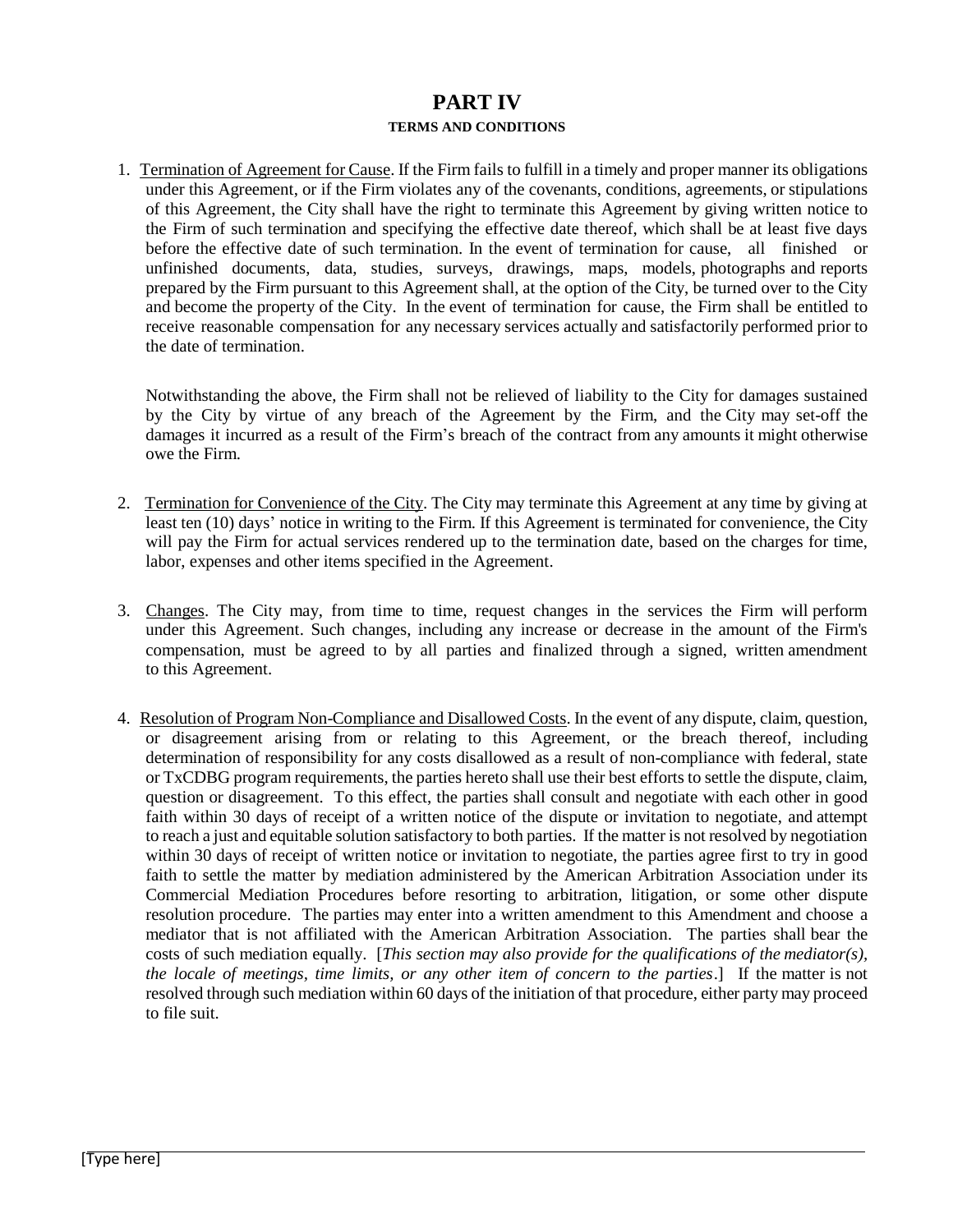#### 5. Personnel.

- a. The Firm represents that he/she/it has, or will secure at its own expense, all personnel required in performing the services under this Agreement. Such personnel shall not be employees of or have any contractual relationship with the City.
- b. All of the services required hereunder will be performed by the Firm or under its supervision and all personnel engaged in the work shall be fully qualified and shall be authorized or permitted under State and Local law to perform such services.
- c. None of the work or services covered by this Agreement shall be subcontracted without the prior written approval of the City. Any work or services subcontracted hereunder shall be specified by written contract or agreement and shall be subject to each provision of this Agreement.
- 6. Assignability. The Firm shall not assign any interest on this Agreement, and shall not transfer any interest in the same (whether by assignment or novation), without the prior written consent of the City thereto; Provided, however, that claims for money by the Firm from the City under this Agreement may be assigned to a bank, trust company, or other financial institution without such approval. Written notice of any such assignment or transfer shall be furnished promptly to the City.
- 7. Reports and Information. The Firm, at such times and in such forms as the City may require, shall furnish the City such periodic reports as it may request pertaining to the work or services undertaken pursuant to this Agreement, the costs and obligations incurred or to be incurred in connection therewith, and any other matters covered by this Agreement.
- 8. Records and Audits. The Firm shall insure that the City maintains fiscal records and supporting documentation for all expenditures of funds made under this contract in a manner that conforms to 2 CFR 200.300-.309, 24 CFR 570.490, and this Agreement. Such records must include data on the racial, ethnic, and gender characteristics of persons who are applicants for, participants in, or beneficiaries of the funds provided under this Agreement. The Firm and the City shall retain such records, and any supporting documentation, for the greater of three years from closeout of the Agreement or the period required by other applicable laws and regulations.
- 9. Findings Confidential. All of the reports, information, data, etc., prepared or assembled by the Firm under this contract are confidential and the Firm agrees that they shall not be made available to any individual or organization without the prior written approval of the City.
- 10. Copyright. No report, maps, or other documents produced in whole or in part under this Agreement shall be the subject of an application for copyright by or on behalf of the Firm.
- 11. Compliance with Local Laws. The Firm shall comply with all applicable laws, ordinances and codes of the State and local governments, and the Firm shall save the City harmless with respect to any damages arising from any tort done in performing any of the work embraced by this Agreement.

#### 12. Conflicts of interest.

a. Governing Body. No member of the governing body of the City and no other officer, employee, or agent of the City, who exercises any functions or responsibilities in connection with administration, construction, engineering, or implementation of TxCDBG award between TDA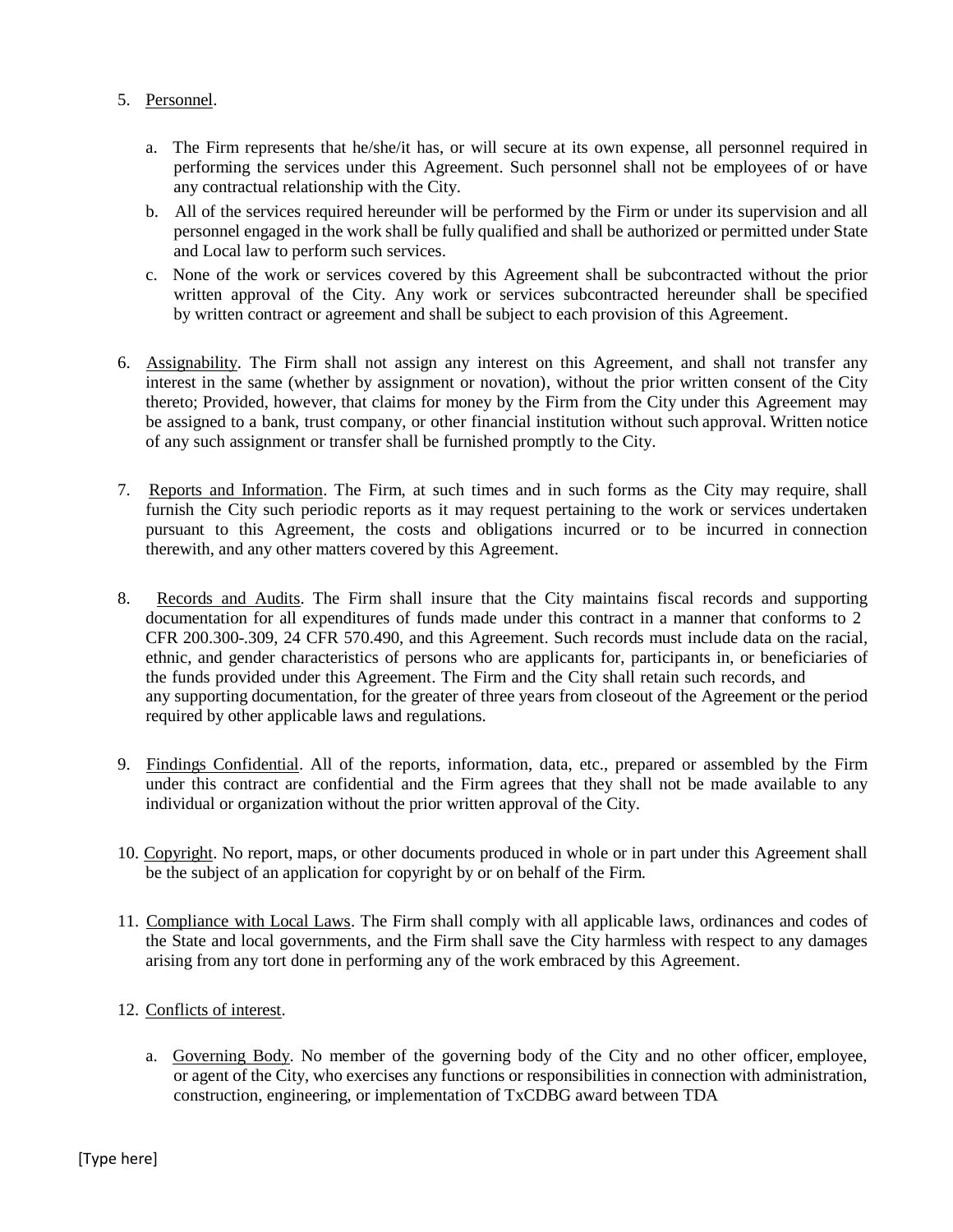and the City, shall have any personal financial interest, direct or indirect, in the Firm or this Agreement; and the Firm shall take appropriate steps to assure compliance.

- b. Other Local Public Officials. No other public official, who exercises any functions or responsibilities in connection with the planning and carrying out of administration, construction, engineering or implementation of the TxCDBG award between TDA and the City, shall have any personal financial interest, direct or indirect, in the Firm or this Agreement; and the Firm shall take appropriate steps to assure compliance.
- d. The Firm and Employees. The Firm warrants and represents that it has no conflict of interest associated with the TxCDBG award between TDA and the City or this Agreement. The Firm further warrants and represents that it shall not acquire an interest, direct or indirect, in any geographic area that may benefit from the TxCDBG award between TDA and the City or in any business, entity, organization or person that may benefit from the award. The Firm further agrees that it will not employ an individual with a conflict of interest as described herein.
- 13. Debarment and Suspension (Executive Orders 12549 and 12689)

The Firm certifies, by entering into this Agreement, that neither it nor its principals are presently debarred, suspended, or otherwise excluded from or ineligible for participation in federally-assisted programs under Executive Orders 12549 (3 CFR Part 1986 Comp., p. 189) and 12689 (3 CFR Part 1989 Comp., p. 235). The term "principal" for purposes of this Agreement is defined as an officer, director, owner, partner, key employee, or other person with primary management or supervisory responsibilities, or a person who has a critical influence on or substantive control over the operations of the Firm. The Firm understands that it must not make any award or permit any award (or contract) at any tier to any party which is debarred or suspended or is otherwise excluded from or ineligible for participation in Federal assistance programs under Executive Order 12549, "Debarment and Suspension."

#### **Federal Civil Rights Compliance**.

During the performance of this Agreement, the Firm agrees as follows:

- 14. Equal Opportunity Clause (applicable to contracts and subcontracts over \$10,000).
	- a. The Firm will not discriminate against any employee or applicant for employment because of race, color, religion, sex, sexual orientation, gender identity, or national origin. The Firm will take affirmative action to ensure that applicants are employed, and that employees are treated during employment, without regard to their race, color, religion, sex, sexual orientation, gender identity or national origin. Such action shall include, but not be limited to, the following: Employment, upgrading, demotion, or transfer; recruitment or recruitment advertising; layoff or termination; rates of pay or other forms of compensation; and selection for training, including apprenticeship. The Contractor agrees to post in conspicuous places, available to employees and applicants for employment, notices to be provided by the City setting forth the provisions of this non- discrimination clause.
	- b. The Firm will, in all solicitation or advertisements for employees placed by or on behalf of the Firm, state that all qualified applicants will receive consideration for employment without regard to race, color, religion, sex, sexual orientation, gender identity or national origin.
	- c. The Firm will cause the foregoing provisions to be inserted in all subcontracts for any work covered by this Agreement so that such provisions will be binding upon each subcontractor, provided that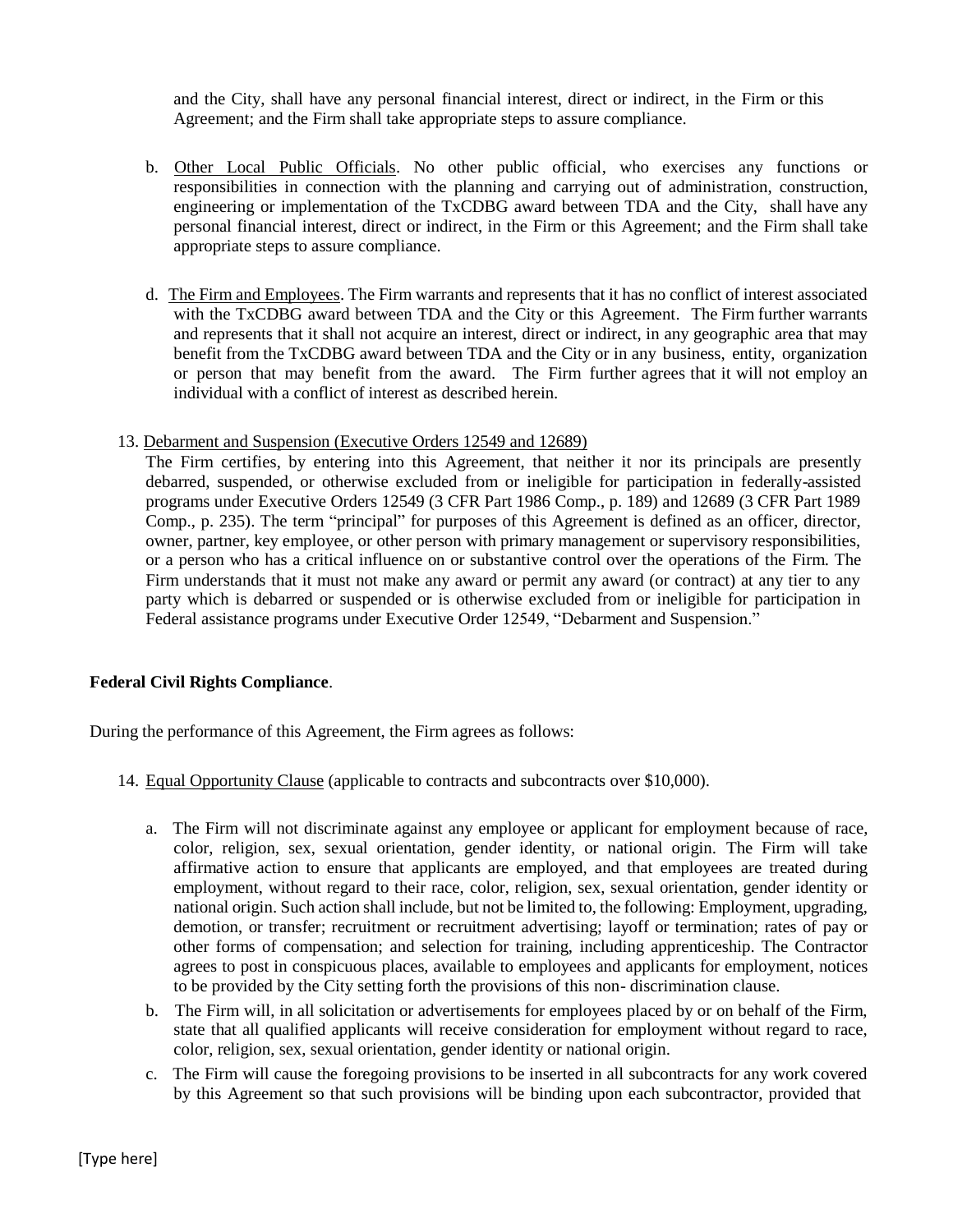the foregoing provisions shall not apply to contracts or subcontracts for standard commercial supplies or raw materials.

- d. The Firm will include provisions (a). through (c). in every subcontract or purchase order, unless exempted.
- 15. Civil Rights Act of 1964. Under Title VI of the Civil Rights Act of 1964, no person shall, on the grounds of race, color, religion, sex, or national origin, be excluded from participation in, be denied the benefits of, or be subjected to discrimination under any program or activity receiving Federal financial assistance.
- 16. Section 109 of the Housing and Community Development Act of 1974. The Firm shall comply with the provisions of Section 109 of the Housing and Community Development Act of 1974. No person in the United States shall on the ground of race, color, national origin, religion, or sex be excluded from participation in, be denied the benefits of, or be subjected to discrimination under any program or activity funded in whole or in part with funds made available under this title.
- 17. Section 504 of the Rehabilitation Act of 1973, as amended. The Firm agrees that no otherwise qualified individual with disabilities shall, solely by reason of his/her disability, be denied the benefits of, or be subjected to discrimination, including discrimination in employment, under any program or activity receiving federal financial assistance.
- 18. Age Discrimination Act of 1975. The Firm shall comply with the Age Discrimination Act of 1975 which provides that no person in the United States shall on the basis of age be excluded from participation in, be denied the benefits of, or be subjected to discrimination under any program or activity receiving federal financial assistance.
- 19. Byrd Anti-Lobbying Amendment (31 U.S.C. 1352) (if contract greater than or equal to \$100,000) The Firm certifies that it will not and has not used Federal appropriated funds to pay any person or organization for influencing or attempting to influence an officer or employee of any agency, a member of Congress, officer or employee of Congress, or an employee of a member of Congress in connection with obtaining this contract. The Firm shall disclose any lobbying with non-Federal funds that takes place in connection with obtaining any Federal award.

#### *[If this Contract is greater than \$100,000, include the following Section 3 language:]*

#### 20. Economic Opportunities for Section 3 Residents and Section 3 Business Concerns.

a. The work to be performed under this contract is subject to the requirements of section 3 of the Housing and Urban Development Act of 1968, as amended, 12 U.S.C. 1701u (section 3). The purpose of section 3 is to ensure that employment and other economic opportunities generated by HUD assistance or HUD-assisted projects covered by section 3, shall, to the greatest extent feasible, be directed to low- and very low-income persons, particularly persons who are recipients of HUD assistance for housing.

b. The parties to this Agreement agree to comply with HUD's regulations in 24 CFR part 135, which implement section 3. As evidenced by their execution of this contract, the parties to this Agreement certify that they are under no contractual or other impediment that would prevent them from complying with the part 135 regulations.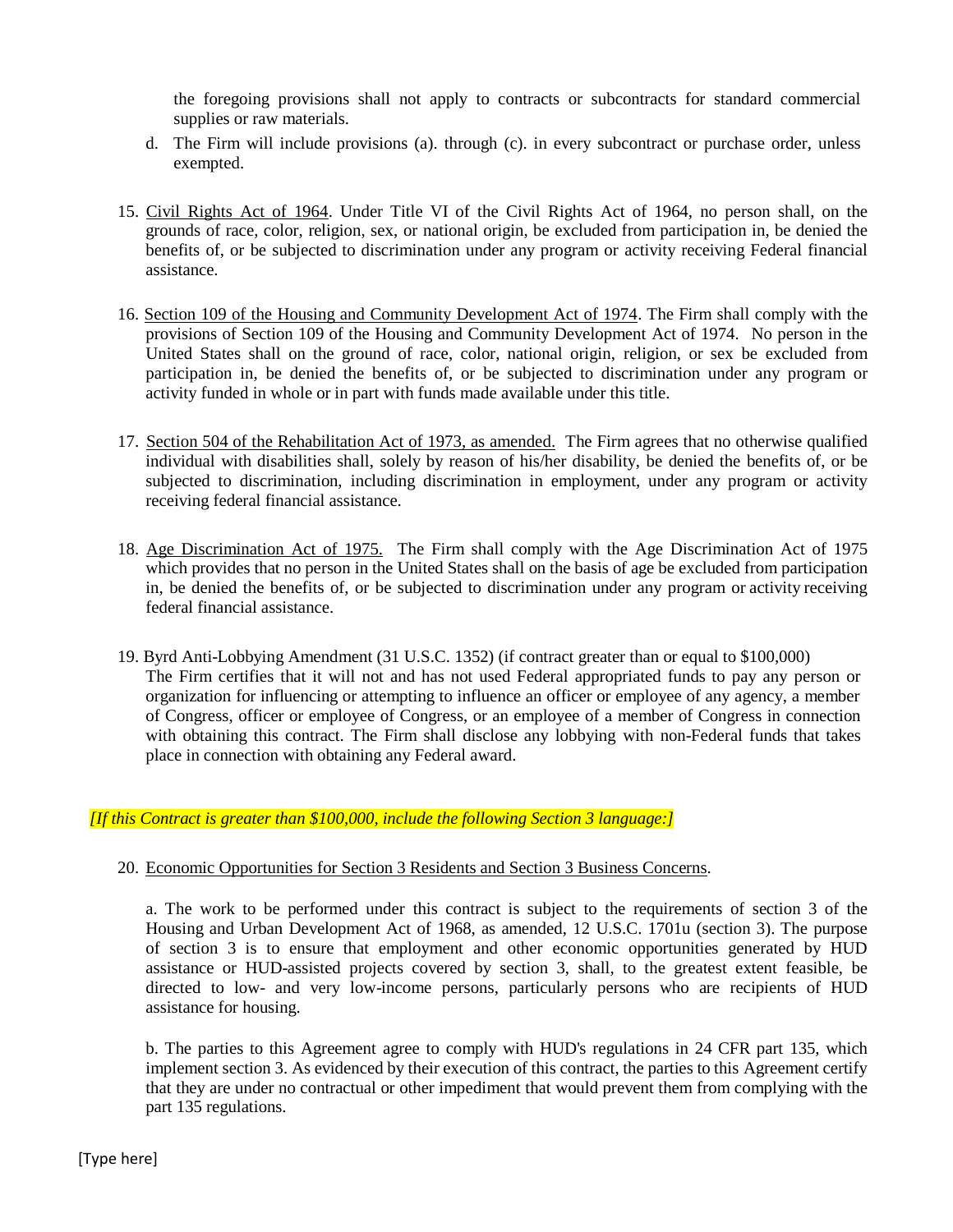c. The Firm agrees to send to each labor organization or representative of workers with which the Firm has a collective bargaining agreement or other understanding, if any, a notice advising the labor organization or workers' representative of the Firm's commitments under this section 3 clause, and will post copies of the notice in conspicuous places at the work site where both employees and applicants for training and employment positions can see the notice. The notice shall describe the section 3 preference, shall set forth minimum number and job titles subject to hire, availability of apprenticeship and training positions, the qualifications for each; and the name and location of the person(s) taking applications for each of the positions; and the anticipated date the work shall begin.

d. The Firm agrees to include this section 3 clause in every subcontract subject to compliance with regulations in 24 CFR part 135, and agrees to take appropriate action, as provided in an applicable provision of the subcontract or in this section 3 clause, upon a finding that the subcontractor is in violation of the regulations in 24 CFR part 135. The Firm will not subcontract with any subcontractor where the Firm has notice or knowledge that the subcontractor has been found in violation of the regulations in 24 CFR part 135.

e. The Firm will certify that any vacant employment positions, including training positions, that are filled (1) after the Firm is selected but before the contract is executed, and (2) with persons other than those to whom the regulations of 24 CFR part 135 require employment opportunities to be directed, were not filled to circumvent the Firm's obligations under 24 CFR part 135.

f. Noncompliance with HUD's regulations in 24 CFR part 135 may result in sanctions, termination of this Agreement for default, and debarment or suspension from future HUD assisted contracts.

g. With respect to work performed in connection with section 3 covered Indian housing assistance, section 7(b) of the Indian Self-Determination and Education Assistance Act (25 U.S.C. 450e) also applies to the work to be performed under this Agreement. Section 7(b) requires that to the greatest extent feasible (i) preference and opportunities for training and employment shall be given to Indians, and (ii) preference in the award of contracts and subcontracts shall be given to Indian organizations and Indianowned Economic Enterprises. Parties to this contract that are subject to the provisions of section 3 and section 7(b) agree to comply with section 3 to the maximum extent feasible, but not in derogation of compliance with section 7(b).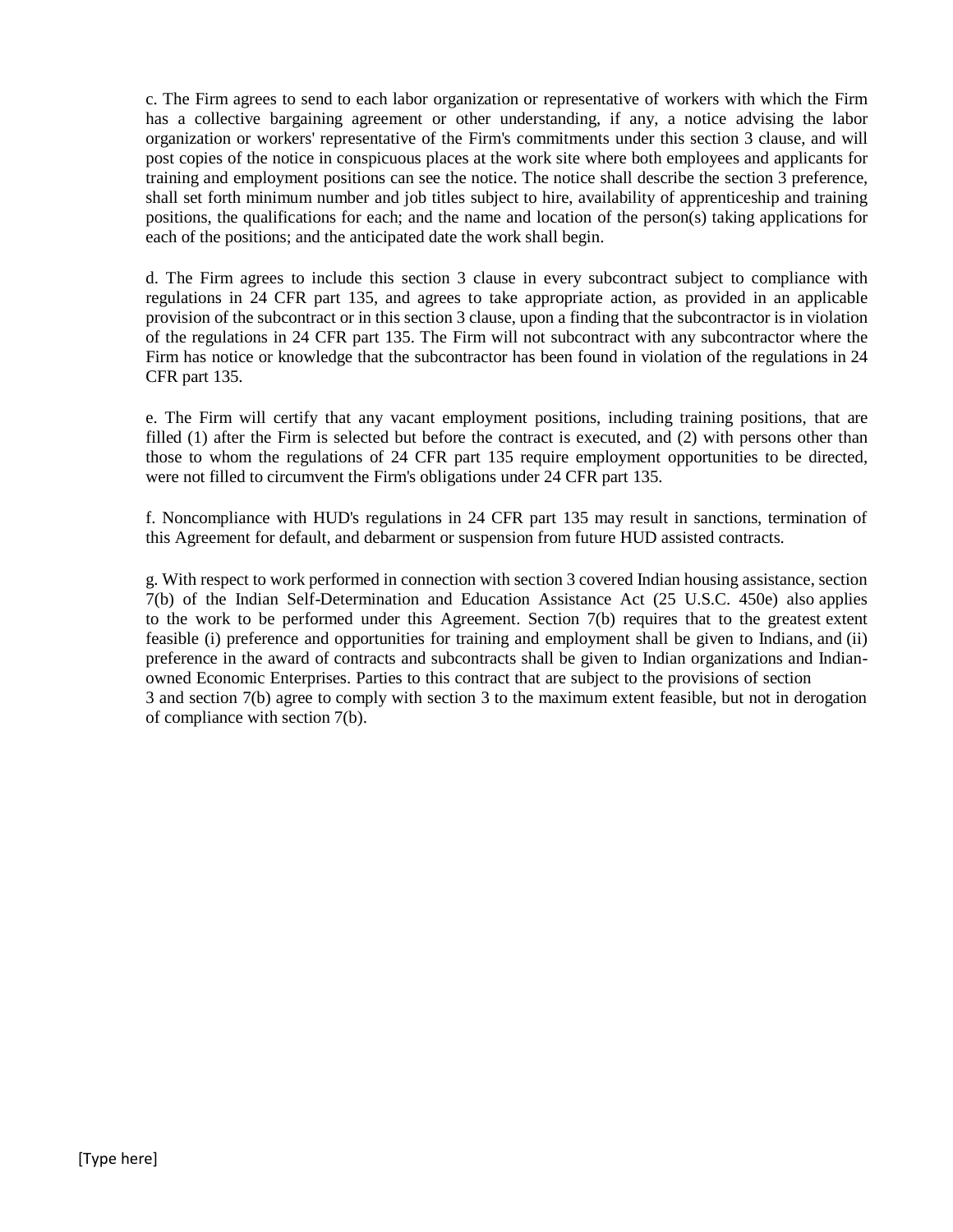## **PART V PROJECT TIME SCHEDULE ENGINEERING PROFESSIONAL SERVICES**

*INSERT YOUR OWN TIME SCHEDULE*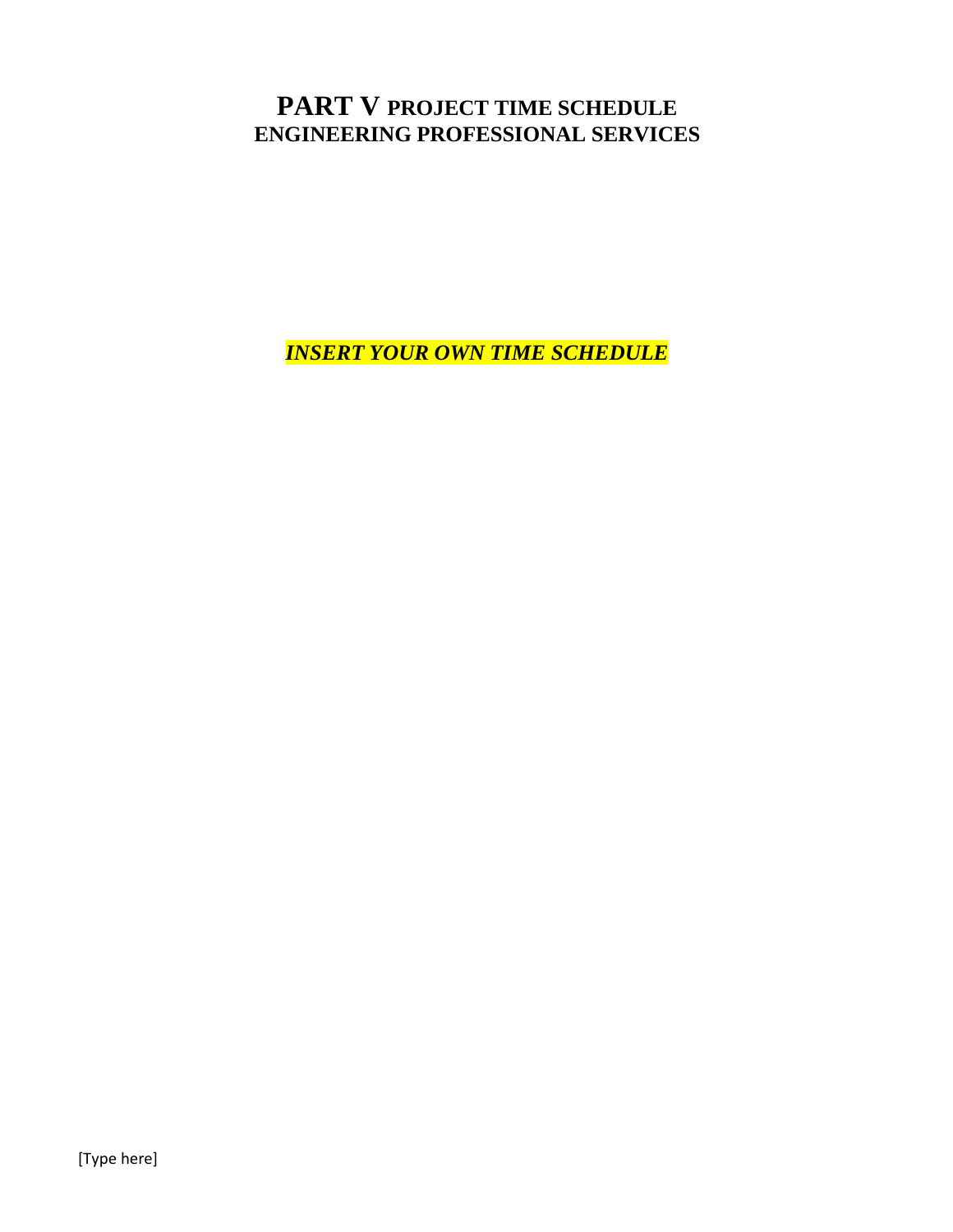## Exhibit 1.

## **MONTHLY STATUS REPORT**

|                                      | Reporting Period: ________________                                                                                                                                   |
|--------------------------------------|----------------------------------------------------------------------------------------------------------------------------------------------------------------------|
| Project Status:                      |                                                                                                                                                                      |
|                                      | ,我们也不会有什么。""我们的人,我们也不会有什么?""我们的人,我们也不会有什么?""我们的人,我们也不会有什么?""我们的人,我们也不会有什么?""我们的人                                                                                     |
| Name of Inspector:                   |                                                                                                                                                                      |
| <b>Inspection Description:</b>       |                                                                                                                                                                      |
|                                      | ,我们也不会有什么。""我们的人,我们也不会有什么?""我们的人,我们也不会有什么?""我们的人,我们也不会有什么?""我们的人,我们也不会有什么?""我们的人<br>,我们也不会有什么。""我们的人,我们也不会有什么?""我们的人,我们也不会有什么?""我们的人,我们也不会有什么?""我们的人,我们也不会有什么?""我们的人 |
|                                      |                                                                                                                                                                      |
|                                      |                                                                                                                                                                      |
|                                      |                                                                                                                                                                      |
|                                      |                                                                                                                                                                      |
| <b>List of Subcontractors Onsite</b> |                                                                                                                                                                      |
| Name                                 | Date Cleared by Grant Administrator                                                                                                                                  |
|                                      |                                                                                                                                                                      |
|                                      |                                                                                                                                                                      |
|                                      |                                                                                                                                                                      |

*\*This report may be e-mailed or faxed to the Grant Recipient*